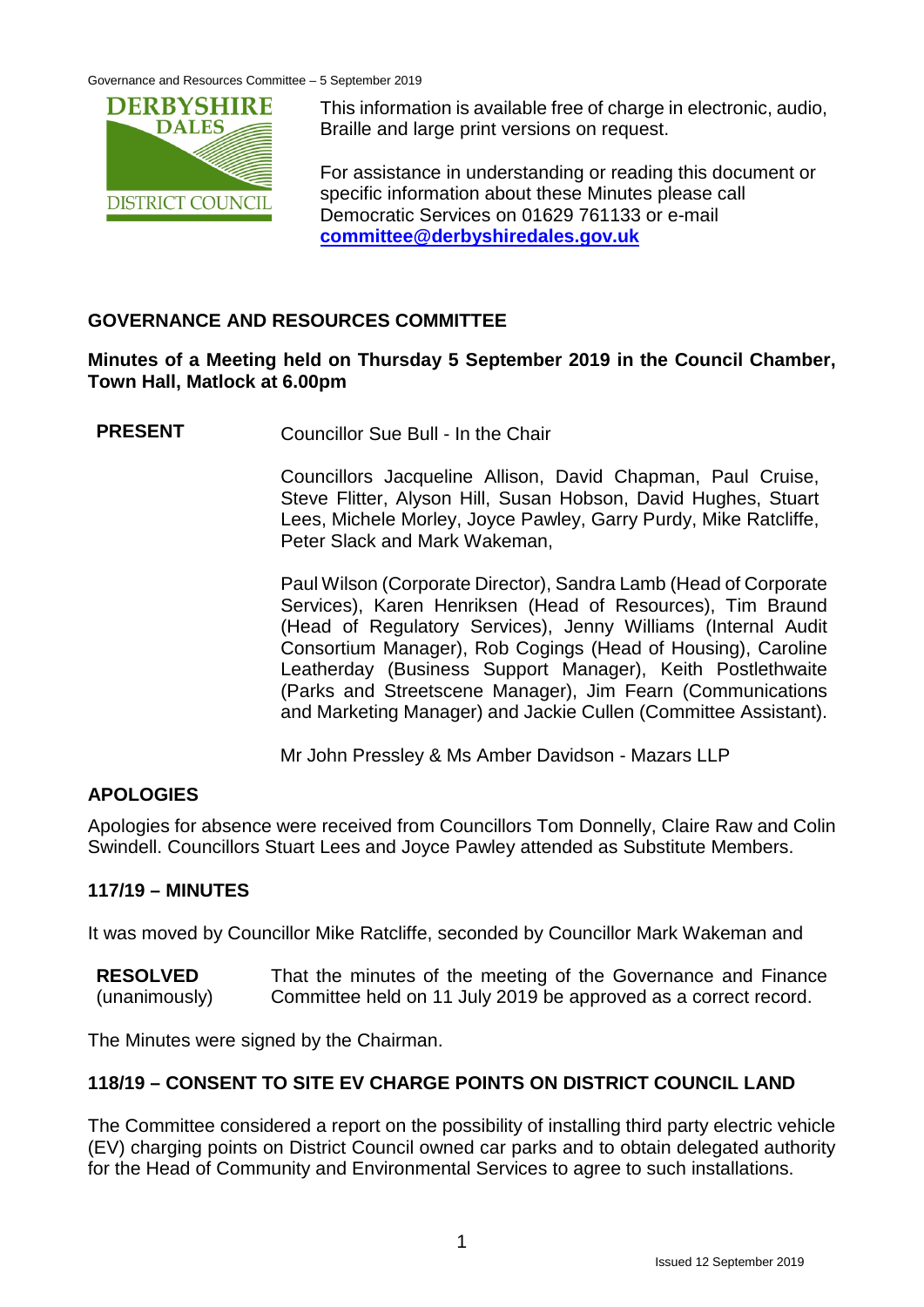On 29<sup>th</sup> May 2019 Derbyshire Dales District Council declared a Climate Change emergency, pledging to be carbon neutral by 2030 and to work with partners across the county and the region to deliver this goal.

Prior to that, Derbyshire County Council had accessed funding from a £2m project aimed at installing 230 EV charge points throughout the D2N2 region, as set out in the report. In addition, a further funding stream through the Office for Low Emission Vehicles (OLEV) was available to the County Council in its capacity as the Highway Authority for the installation of on-street residential charging points. The County Council had in both instances sought to collaborate with District and Borough Councils in identifying potential off-street locations in key catchment areas and had engaged the services of BP Chargemaster through a Concession Delivery Agreement, who would install, run and maintain the resultant infrastructure for a fixed period of 10 years. All operational expenses would be met by Chargemaster, who would retain income from resultant electricity charges.

3 possible locations in the District's principle market towns were put forward, as follows:

- Bakewell Agricultural Business Centre (8x fast charge units),
- Matlock Edgefold Road, (8x fast charge units),
- Wirksworth Market Place, (1x rapid charge unit)

Of the sites listed above, Chargemaster had confirmed that the single rapid charge unit at Wirksworth could be accommodated from within existing grant funding, whilst the development of the remaining two sites would be subject to any future additional D2N2 funding becoming available.

In response to DCC's request for possible off-street locations, the District Council had again expressed support for their OLEV funding bid and provided a list of potential DDDC public car parks for desktop assessment by Chargemaster. Their resultant funding bid would be submitted in early September. There were currently no EV charging points on the District Council's car parks.

Delegated authority would allow negotiations and formal agreement to be undertaken at officer level, subject to consultation and agreement by local Ward Members. Participation in either of the County Council led initiatives did not in any way preclude the District Council from developing its own EV charging infrastructure and would not bind this authority to BP Chargemaster in that respect.

It was proposed that a future report be presented to members to advise on the final outcome of Derbyshire County Council's projects and their resultant impact in relation to the Derbyshire Dales and surrounding area.

Councillor Mike Ratcliffe requested it be noted that whilst he supported the Recommendation and welcomed a move towards cutting carbon emissions, he would encourage the District Council to investigate (via the Commercial Board) the potential to provide its own EV charging units.

It was moved by Councillor David Chapman, seconded by Councillor Steve Flitter and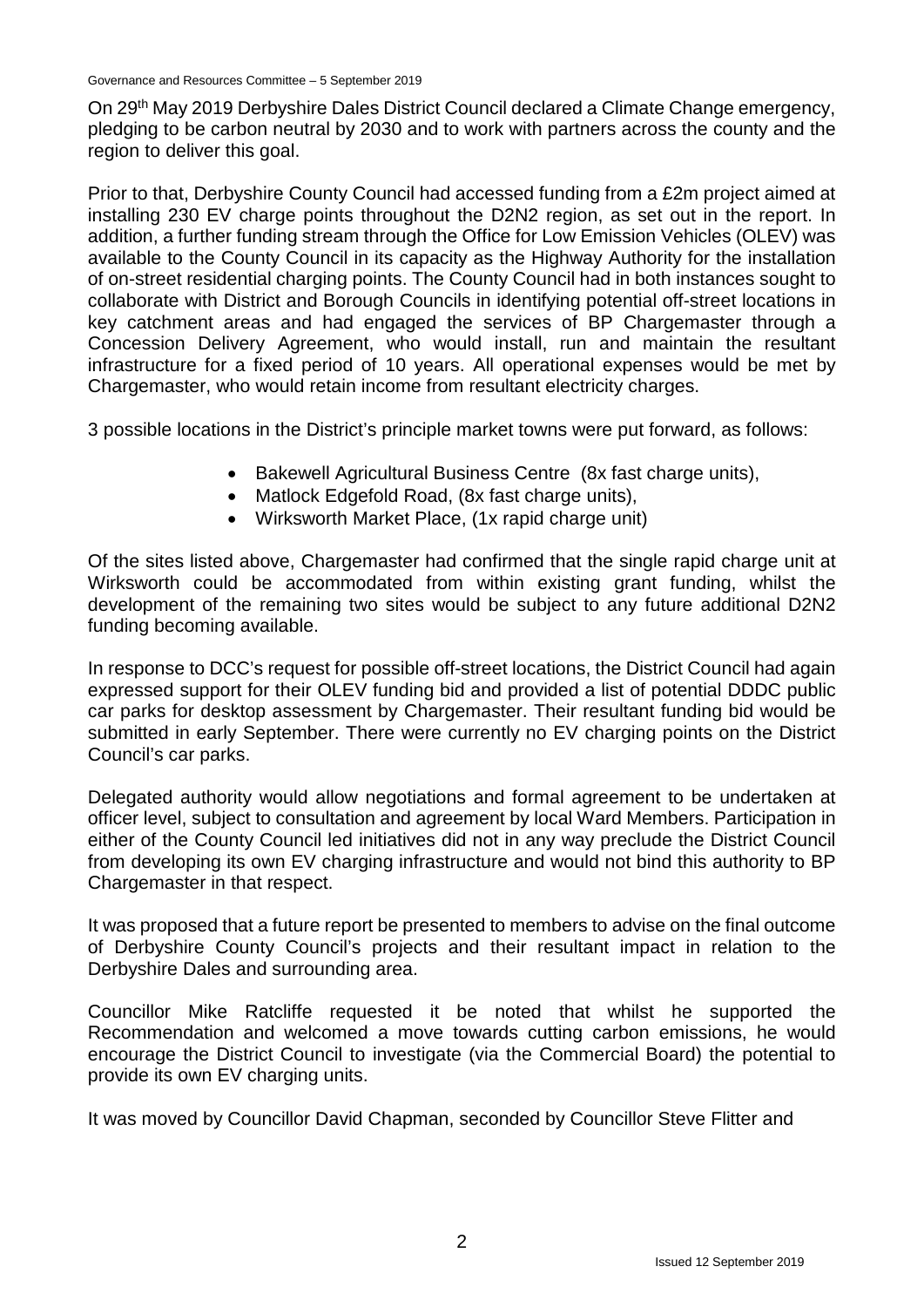- **RESOLVED** (unanimously) 1. That delegated authority be given to the Head of Community and Environmental Services to negotiate and enter into formal agreement for the provision of third party EV charging points on District Council owned car parks;
	- 2. That a further report be presented to the relevant committee on the outcome of recent collaborations with Derbyshire County Council in their bid to secure funding for accessible EV charging points within the County of Derbyshire.

## **119/19 – SECTION 106 ANNUAL REPORT 2018/19**

The Committee considered an updating report on financial contributions and obligations made in respect of (and requested by) the Council via Section 106 planning obligations at the end of the financial year from 1st April 2018 to 31st March 2019, as laid out in the report.

Section 106 Agreements normally, although not always, contained a 'clawback date' where financial contributions were made, which established the end date by which time the recipient must spend the contribution, failing which the Council was under obligation to refund the developer. The clawback date was usually set for 5 or 10 years after the payment had been received, although they could sometimes be longer.

It was reported that since 1st April 2010 the Council had entered into 129 s.106 agreements, with financial obligations totalling £23,220,946.72. However, for reasons set out in the report it should not be assumed that all of this money had either been received by the Council or was available at the present time as the payments would become due over a number of years. The situation regarding these agreements at time of writing the report (23 August 2019), was set out in the report.

All priority sites had been regularly monitored since the 9<sup>th</sup> December 2017 and as a result, obligations totalling £1,947,912.53 (inclusive of indexation/interest) were found to have been triggered in the financial year from 1<sup>st</sup> April 2018 to 31<sup>st</sup> March 2019.

A summary of the s106 statistics was set out in Section 6 of the report, with full details of transactions for this period attached as Appendix 1 to the report, as amended above, to be approved for publication.

The Business Support Manager advised that there were some discrepancies with the figures within the report. The correct figures were:

- The opening balance of the Section 106 monies held by the Council at 1<sup>st</sup> April 2018 was £2,085,691.76 (para 6.1of the report);
- The closing balance at 31<sup>st</sup> March 2019 £3,533,442.95 (para 3.2, appendix 1 to the report);
- Sums committed to future projects £431,533.30 (para 6, appendix 1 to the report);
- Unallocated, non-committed sums in reserve £3,101,909.15 (para 6.2, appendix 1 to the report)

It was moved by Councillor Garry Purdy, seconded by Councillor Steve Flitter and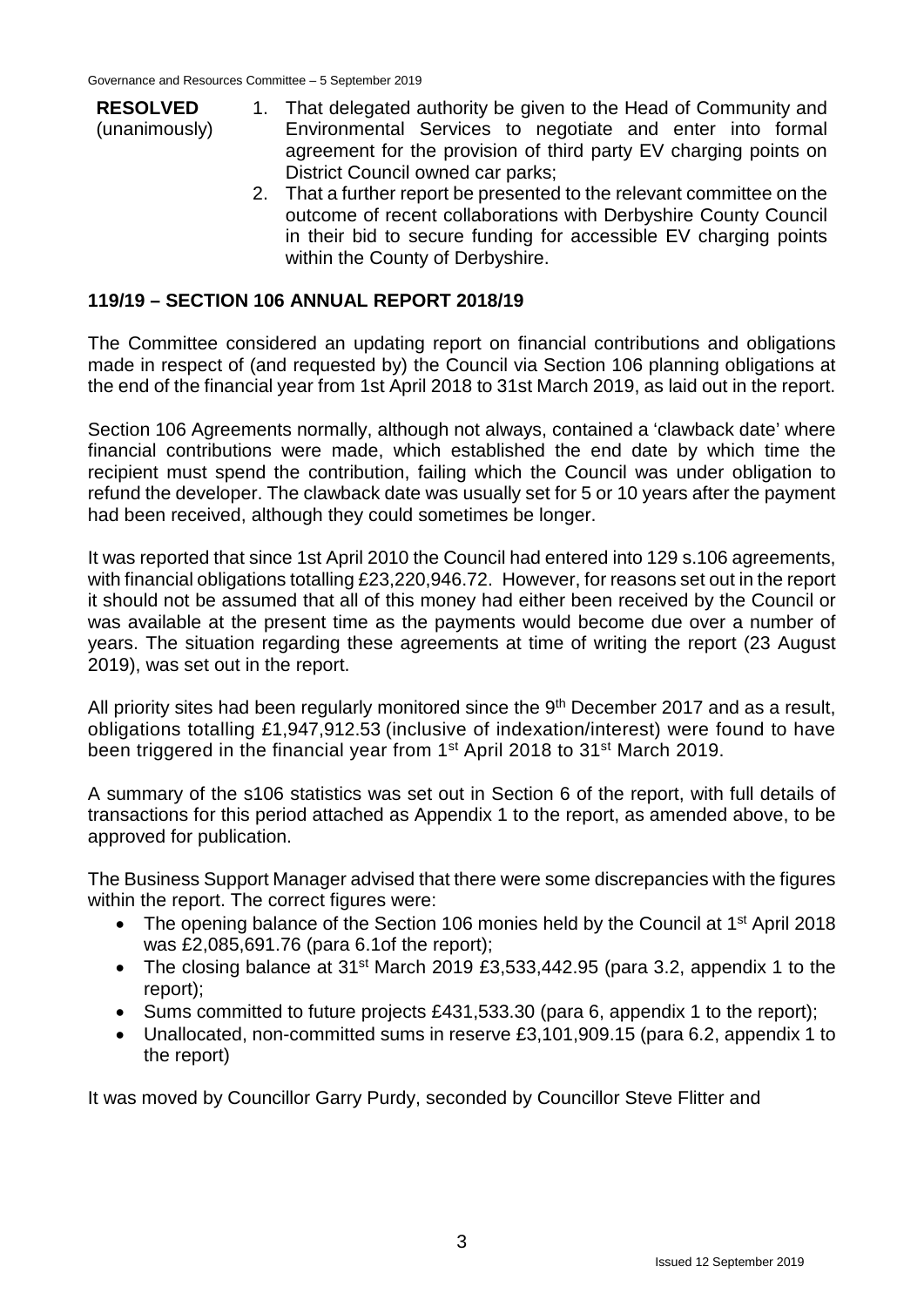| <b>RESOLVED</b> | That the report, as amended, in Appendix 1 to the report is |
|-----------------|-------------------------------------------------------------|
| (unanimously)   | noted:                                                      |
|                 | That the report as amended in Appendix 1 to the report is   |

That the report, as amended, in Appendix 1 to the report is approved for publication.

#### **120/19 – ESTATE REGENERATION MANAGER CONTRACT EXTENSION**

The Committee was asked to consider approving a two-year extension of the contract of the Estate Regeneration Manager, created in September 2017. A proportion of the existing government grant remained within the Council's budget, and there would be no direct cost to the Council with the extension of this post

The achievements to date of the estate regeneration project were set out in the report, together with its objectives for the next two years. It was reported that the post would continue to work with ward members, stakeholders and other organisations across the estate, and it provided capacity within the Housing Team to work on the broader strategy and the funding bids that flowed from it. Grants secured in the last 12 months were listed in the report.

It was moved by Councillor Steve Flitter, seconded by Councillor Mike Ratcliffe and

**RESOLVED** (unanimously) That the proposal to extend the Estate Regeneration Manager's contract for a further two years is approved.

#### **121/19 – STRATEGIC HOUSING INVESTMENT CO-ORDINATOR CONTRACT EXTENSION**

The Committee was asked to consider approving a two-year extension of the Strategic Housing Investment Coordinator post, established in September 2017 as a two year project which provided specialist housing development advice to the Derbyshire authorities, The Council held a budget for the delivery of the post for the next two years based on the original grant, thus there would be no additional cost to the Council in extending the contract for a further two years.

The key aims of the original project were set out in the report, and going forward these would remain the same, i.e. providing expert additional capacity on housing development and supporting councils to bring forward investment plans, both for their own housing and in partnership with housing associations and private developers. Developments particular to the Derbyshire Dales were listed in paragraph 2.2 of the report, together with those planned over the course of the next two years.

It was moved by Councillor Peter Slack, seconded by Councillor Joyce Pawley and

**RESOLVED** (unanimously) That the proposal to extend the Strategic Housing Investment Coodinator by a further two years is approved.

#### **122/19 – COMMUNICATIONS AND MARKETING STRATEGY**

The Committee considered a report on the Communication and Marketing Strategy that set out how residents, employees and service users were kept informed about what the District Council was doing, how it was spending public money, and the District Council services they could access.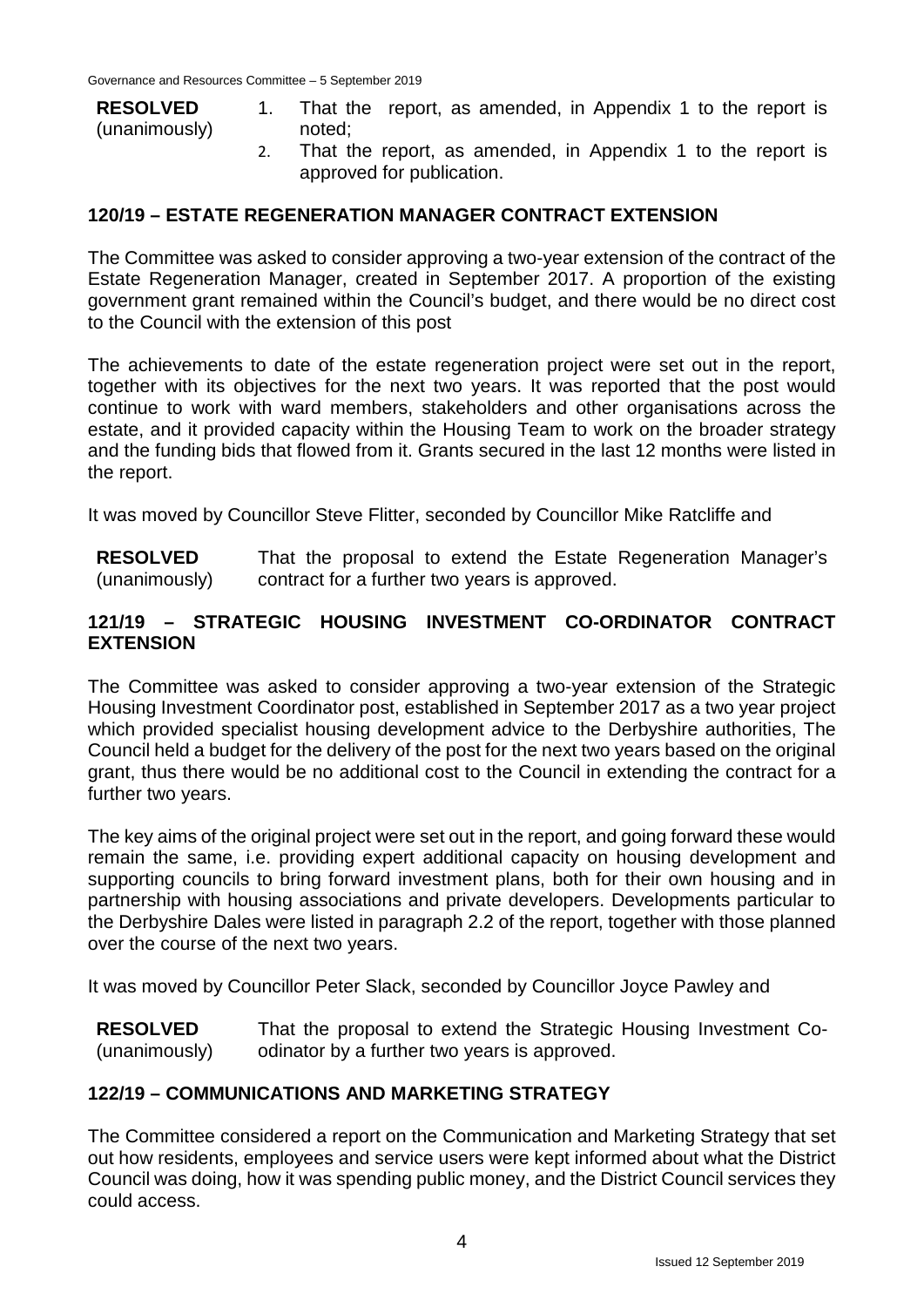The aims of the Communications and Marketing Strategy were listed in the report, and the Strategy (attached as Appendix 1 to the report) was without a timeframe to allow a more dynamic approach to actions which could be measured by way of an Annual Action Plan, monitored by a Communications & Marketing Hub, comprising officers from all Council service areas.

A review of the 2018/19 action plan was set out in Section 2 of the report, and the aims of the new action plan for 2019/20 in Section 3 of the report.

It was moved by Councillor Mike Ratcliffe, seconded by Councillor Susan Hobson and

**RESOLVED** (unanimously) 1. That the strategic framework of the current Communications and Marketing Strategy is noted;

2. That the Action Plan for 2019/2020 is approved.

# **123/19 – THE ROLE OF THE HEAD OF INTERNAL AUDIT**

The Committee considered a report on an updated publication by The Chartered Institute of Public Finance and Accountancy (CIPFA), which was CIPFA's Statement on the Role of the Head of Internal Audit in Public Service Organisations (2019 edition An extract from the Statement "Introducing the CIPFA Statement" was attached as Appendix 1 to the report.

The statement set out the five principles that defined the core activities and behaviours that belonged to the role of the head of audit in public service organisations and the organisational arrangements needed to support them. These core principles were detailed in Section 3 of the report along with a summary of the DDDC situation.

It was moved by Councillor Garry Purdy, seconded by Councillor Steve Flitter and

**RESOLVED** (unanimously) That the organisational arrangements for internal audit be endorsed as aligning to the key principles that are set out in CIPFA's Statement on the Role of the Head of Internal Audit.

# **124/19 – INTERNAL AUDIT REPORTS CONCLUDED UNDER THE 2019/20 OPERATIONAL AUDIT PLAN**

The Committee was asked to consider for approval the internal audit reports produced in respect of the 2019/20 Internal Audit Plan.

Appendix 1 to the report provided a summary of reports issued since this committee last considered a report for audits included in the 2019/20 Internal Audit Plans, and showed for each report a summary of the level of assurance that could be given in respect of the audit area examined and the number of recommendations made / agreed where a full response had been received. The assurance provided column in Appendix 1 to the report gave an overall assessment of the assurance that could be given in terms of the controls in place and the system's ability to meet its objectives and manage risk in accordance with the classifications tabled in paragraph 2.4 of the report.

Four reports had been issued: 3 with a conclusion of "Substantial Assurance" and 1 with "Reasonable Assurance". 6 recommendations had been made and accepted by management and these were in the process of being implemented. There were no issues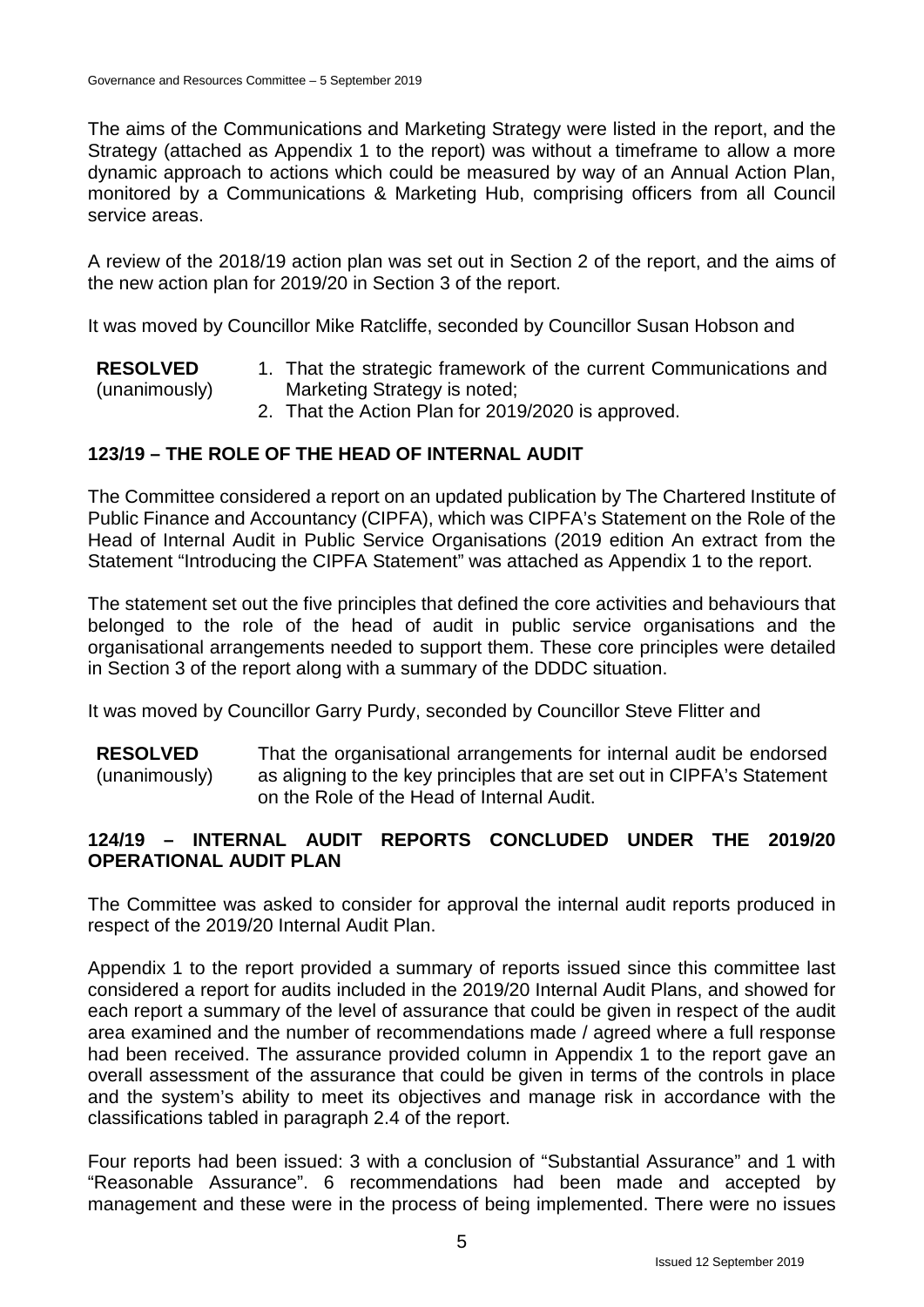arising in respect of fraud.

It was moved by Councillor Mark Wakeman, seconded by Councillor Michele Morley and

**RESOLVED** (unanimously) That the report be approved.

#### **125/19 – EXTERNAL AUDITOR'S ANNUAL AUDIT LETTER FOR 2018/19**

The committee considered a report presented by Mr John Pressley of Mazars LLP, being the External Auditor's Annual Audit Letter, summarising the outcome of the audit work completed at the Council in relation to the 2018/19 audit year in accordance with the Accounts and Audit Regulations 2015. A copy of the letter was attached as Appendix 1 to the report and was consistent with the Audit Completion Report that had been presented to Council on 25 July 2019, with the letter being a summarised version of the Audit Completion Report. The key issues in the letter were listed in paragraph 1.3 of the report.

The two recommendations relating to internal controls had been accepted by the Head of Resources, and would be addressed during the preparation of the Statement of Accounts for 2019/20.

With regard to the "forward look" and the financial uncertainty in the medium term, the recent MHCLG announcement of a one-year spending review suggested that the outcome of the fair funding review and the business rates retention review would not be known for some time, with implementation likely to be delayed until 2021/22. In the meantime, the Council would continue to look at building reserves as a temporary or transitional cushion to minimise the immediate impact while the medium term savings (or additional income) were identified and delivered.

It was moved by Councillor Steve Flitter, seconded by Councillor Mark Wakeman and

**RESOLVED** (unanimously) That the External Auditor's "Annual Audit Letter for 2018/19 is received.

#### **126/19 – NEW ELECTRONIC RECRUITMENT PARTNERSHIP**

The Committee considered a report that sought approval for a new budget to fund membership of the new Derbyshire recruitment partnership, with access to the updated electronic recruitment portal hosted by Derbyshire County Council. The delay in confirming the service options and cost structure and the timing of the clarification meant that it had not been possible to allocate a sum when setting budgets for 2019/20.

The Corporate Leadership Team had considered 2 reports on this matter since May and resolved that the District Council should join the new recruitment partnership at the lowest but one service option and cost, with a proposal that Human Resources should have 'write' access to the system, the costs for which were tabled in paragraph 2.4 of the report.

Assuming a 'go live' date of 1 October 2019, establishment of a budget for set-up fees and running costs from October to March of £12,588 was required as a supplementary budget for 2019/20, where after an ongoing budget of around £3,500 per annum would be required. Comparative costs for other options were set out in section 2 of the report.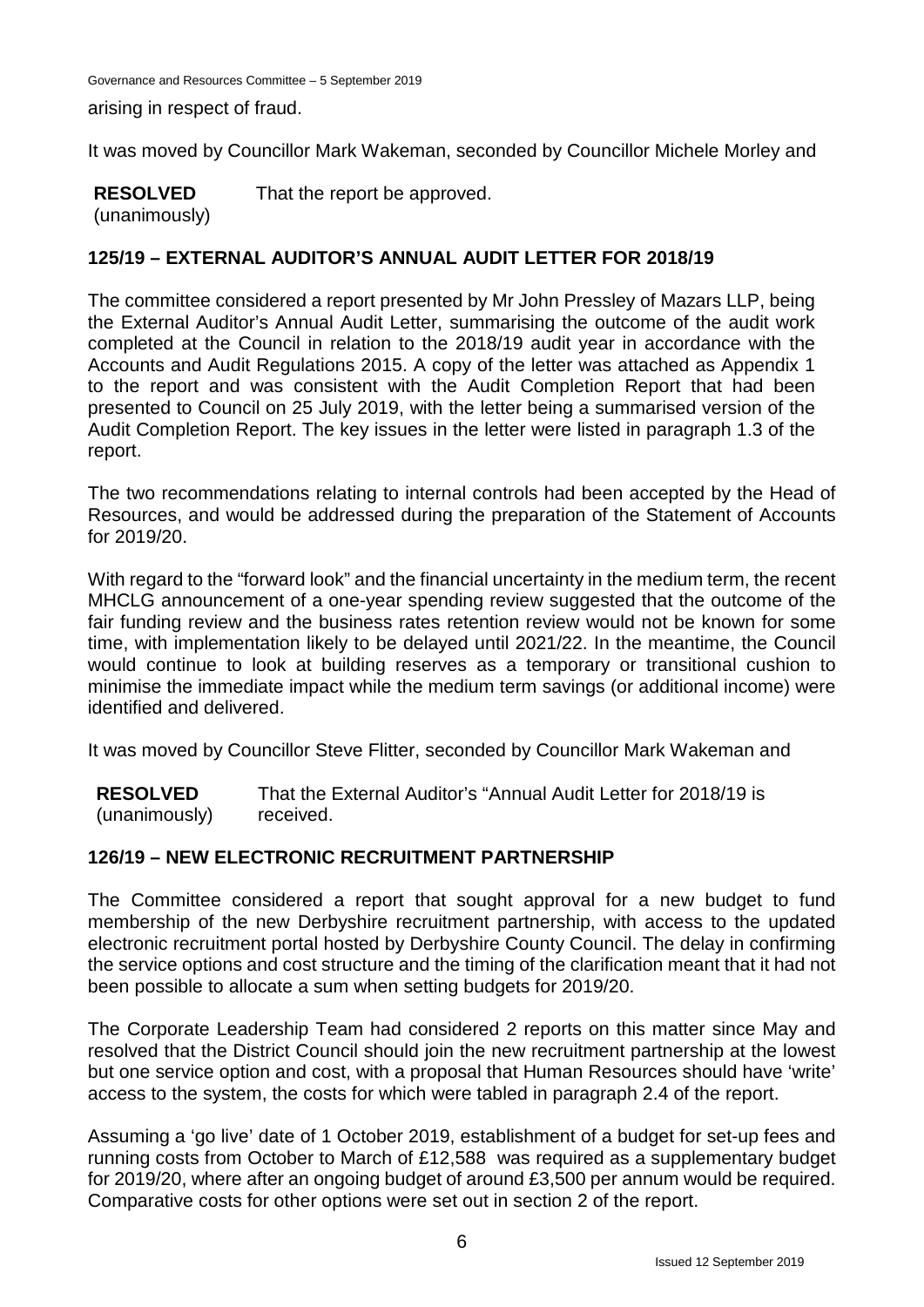It was moved by Councillor Garry Purdy, seconded by Councillor Mark Wakeman and

**RESOLVED Voting:** That Council is requested to approve a supplementary revenue budget of £12,588 for 2019/20, to be financed from the ICT Reserve, and £3,500 per annum ongoing revenue spending from 2020/21 in respect of the new electronic partnership.

**For Against Abstentions** 14 1  $\Omega$ 

The Chairman declared the motion CARRIED.

## **127/19 – CUSTOMER INNOVATION PROJECT – UPDATE**

The Committee considered a report on the implementation of the Customer Relationship Management system and associated technology.

The aims and objectives of the Customer Innovation Hub were set out in the report, together with the current composition of the Hub. However, going forward the Hub would be led by the Digital Transformation Project Manager who would review its aims, objectives and membership to reflect the work completed to date and to ensure it continued to complement the Digital Transformation objectives.

An update on the work of the Customer Innovation Hub was presented to Committee on 28<sup>th</sup> February 2019 and a further update was given in the report, advising Members that the contract for the provision of a CRM system had been signed with the preferred supplier; Meritec Ltd, at the end of March 2019 for an initial period of two years; recruitment had taken place for the Role of Digital Transformation Project Manager Glenn Burton, who would be leading both the CRM project and the wider Digital Transformation programme; the Digital Transformation Project Officer role had been advertised and was expected to be filled in the coming weeks.

A project plan had been developed and agreed with Meritec with a view to enabling the CRM to launch on 1<sup>st</sup> March 2020. The next phase of the project was focused on the configuration of the CRM system to the council and its objectives, as set out in the report.

A brief overview of the project's milestones, key tasks and status to date was tabled in paragraph 2.5 of the report.

In support of the project a full communication strategy for both internal and external communications was being drafted and would launch in the October 'Dales Matters' newsletter.

It was moved by Councillor Mike Ratcliffe, seconded by Councillor Michele Morley and

**RESOLVED** (unanimously) That progress with the CRM project is noted and that a further update report be presented to Committee in 6 months' time.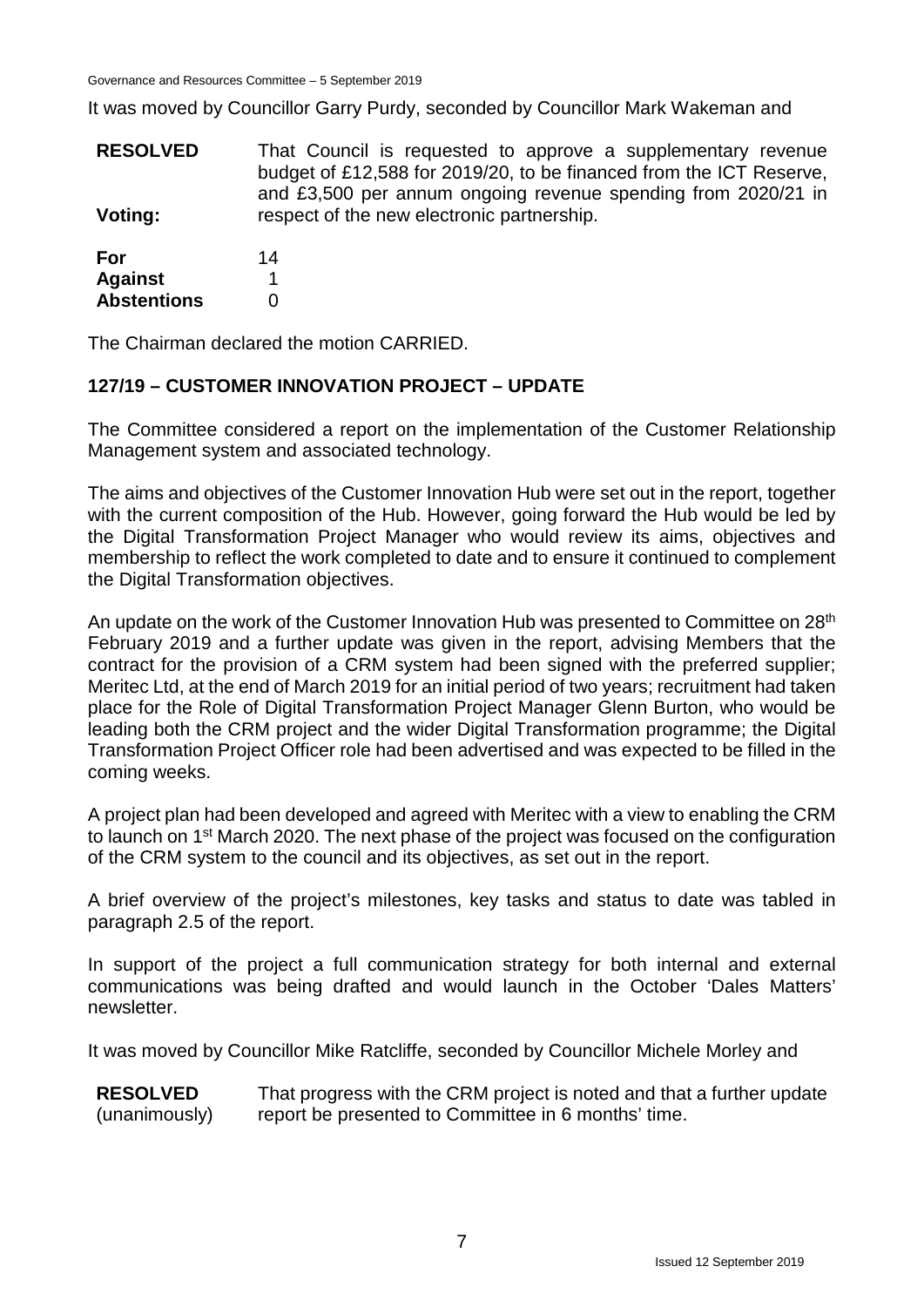#### **128/19 – COMPLAINTS MONITORING**

The Committee considered a report on formal complaints made under the District Council's internal Complaints Procedures; those referred to the Local Government Ombudsman, and against individual elected member behaviour at town, parish and District Council level.

Section 1 of the report provided details of complaints against the Council that were dealt with through the Council's Complaints Procedure as formal complaints, showing 66 official complaints during 2018/19, compared to 61 in the previous year, as tabled in the report. Of these, 5 complaints were referred to the Chief Executive during the year, compared to 11 in the previous year.

The Complaints procedure was outlined in the report, and as it had not been reviewed for some time a review was anticipated with the aim of linking it to the new Customer Experience system so that data could be properly stored and performance measured. A report on a revised scheme would be presented to the next meeting of the Committee with proposed performance indicators.

The LGO's annual review letter was attached at Appendix 2 to the report. 12 decisions were issued in the period, as tabled in paragraph 2.2 of the report. 3 complaints were upheld and had been reported to the relevant Committee for consideration and approval of remedial action if required, and were summarised in the report.

The Confidential Reporting Policy, or Whistleblowing Policy, required the Monitoring Officer to report to the Committee periodically on matters referred to her under the terms of the Policy. No matters were referred under the policy in 2018/19. The Whistleblowing Policy was continually promoted on the District Council's staff intranet and on notice boards.

With regard to complaints about elected Member behaviour, the Monitoring Officer was required to assess such complaints against agreed criteria and the relevant authority's Code of Conduct, in consultation with the Independent Person, as outlined in the report.

The complaints received in 2018/19 were tabled in paragraph 4.3 of the report.

It was moved by Councillor Susan Hobson, seconded by Councillor Mike Ratcliffe and

| <b>RESOLVED</b> | 1. That the report is noted;                            |
|-----------------|---------------------------------------------------------|
| (unanimously)   | 2. That a revised complaints procedure is submitted for |
|                 | consideration at the November 2019 meeting.             |

#### **129/10 – AMENDMENT TO SCHEME OF OFFICER DELEGATION**

The Committee considered a report that sought approval for an amendment to the scheme of officer delegation to ensure that the Council was adequately represented at a Valuation Tribunal hearing.

The Council had recently been informed that a council tax appeal had been registered with the Valuation Tribunal Service and it intended to defend the appeal. If officers were to represent the Council at a hearing of the Valuation Tribunal, there must be delegated authority for them to do so.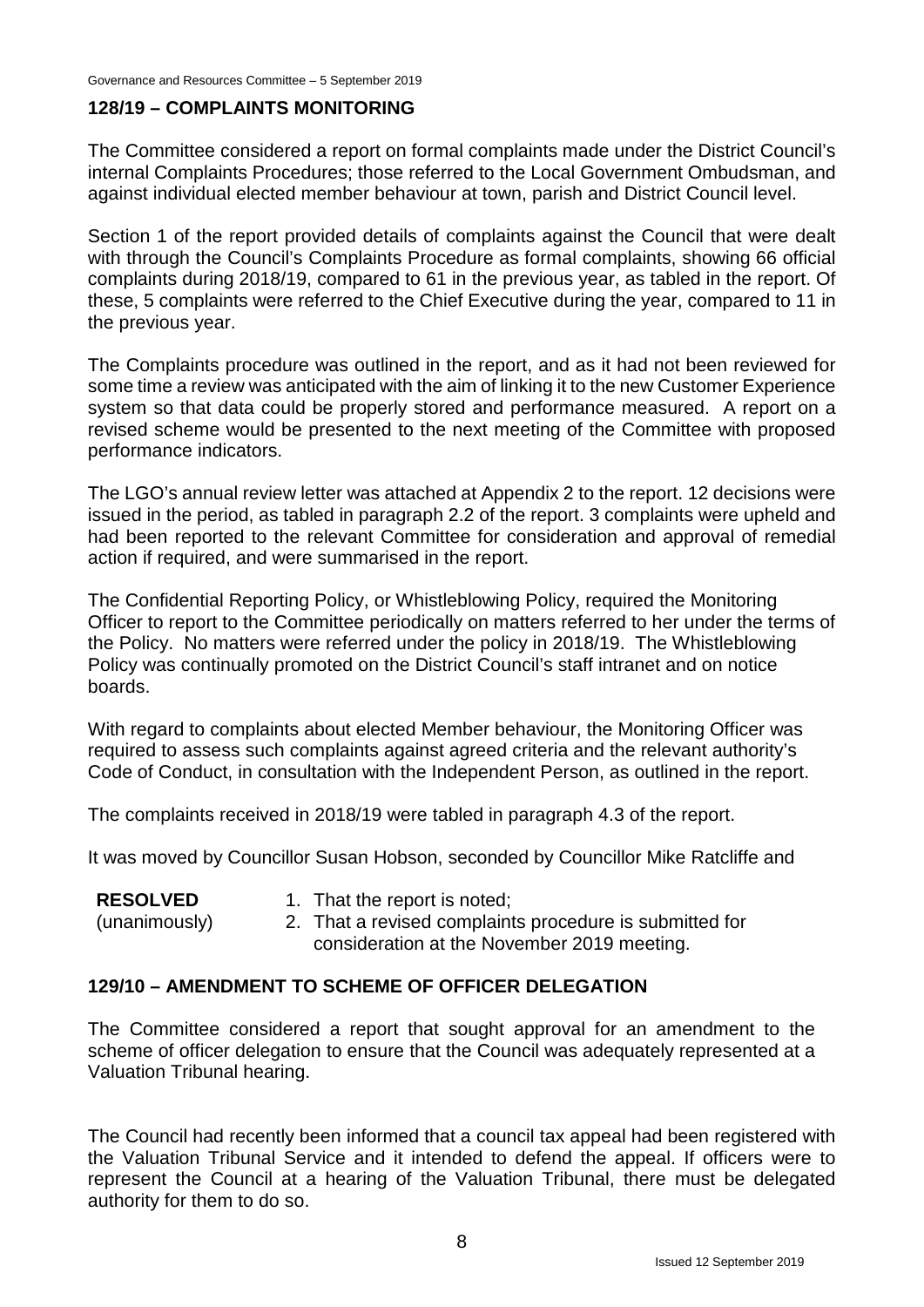The current scheme of delegation for this area was set out in the report, but as it referred to Valuation Office Agency hearings, rather than Valuation Tribunal Service hearings, it was recommended that the scheme of delegation should be updated accordingly, as shown in the report. It was noted that as well as the proposed officers representing the Council, the Council would have the right to send witnesses to the hearing.

It was moved by Councillor Garry Purdy, seconded by Councillor Steve Flitter and

**RESOLVED** (unanimously) That the scheme of officer delegation in respect of Valuation Tribunal hearings is amended as set out in the report. This needs to be in the Minute.

#### **130/19 – REVENUE BUDGET MONITORING QUARTER 1 2019/20**

The Committee considered a report that summarised the Council's forecast outturn position as at the end of June 2019.

On 7<sup>th</sup> March 2019 Council set a total revenue budget of £9,585,690. The full year forecast to March 2020 based on initial monitoring and identification of major variances projected an overspend of £46,000, as tabled in paragraph 1.1 of the report. The major variances were described in the report and other smaller variances were currently offsetting each other. All budgets would be revisited in detail and revised at the end of quarter 2.

It was moved by Councillor David Chapman, seconded by Councillor Peter Slack and

**RESOLVED** (unanimously) That the identified variances and current overall forecast position are noted.

#### **131/19 – ARREARS FOR WRITE OFF**

The Committee considered a report providing information about debtor write offs authorised by the Head of Resources under delegated authority and that sought approval for the write off of individual debts exceeding £1,500 in accordance with the Council's Financial Regulations.

It was reported that the debts detailed in the report had been pursued through all appropriate methods of recovery open to the Council, as set out in the [Revenues Debt Recovery Policy,](http://www.derbyshiredales.gov.uk/images/documents/R/Revenues_Debt_Recovery_Policy.pdf) and that any debt would be reinstated where further information subsequently came to light that allowed further recovery action to be pursued. It was considered that any further action attempted at recovering the debts proposed for write off would be likely to incur additional expenses to the Council without the prospect of payment. CIPFA recommended that it was good practice to identify debts that were unlikely to be paid and to account for them in the accounts as soon as possible.

The amounts recommended for write-off were detailed in Appendix 1 to the report, and summarised in Table 1 in the report.

It was moved by Councillor Garry Purdy, seconded by Councillor Steve Flitter and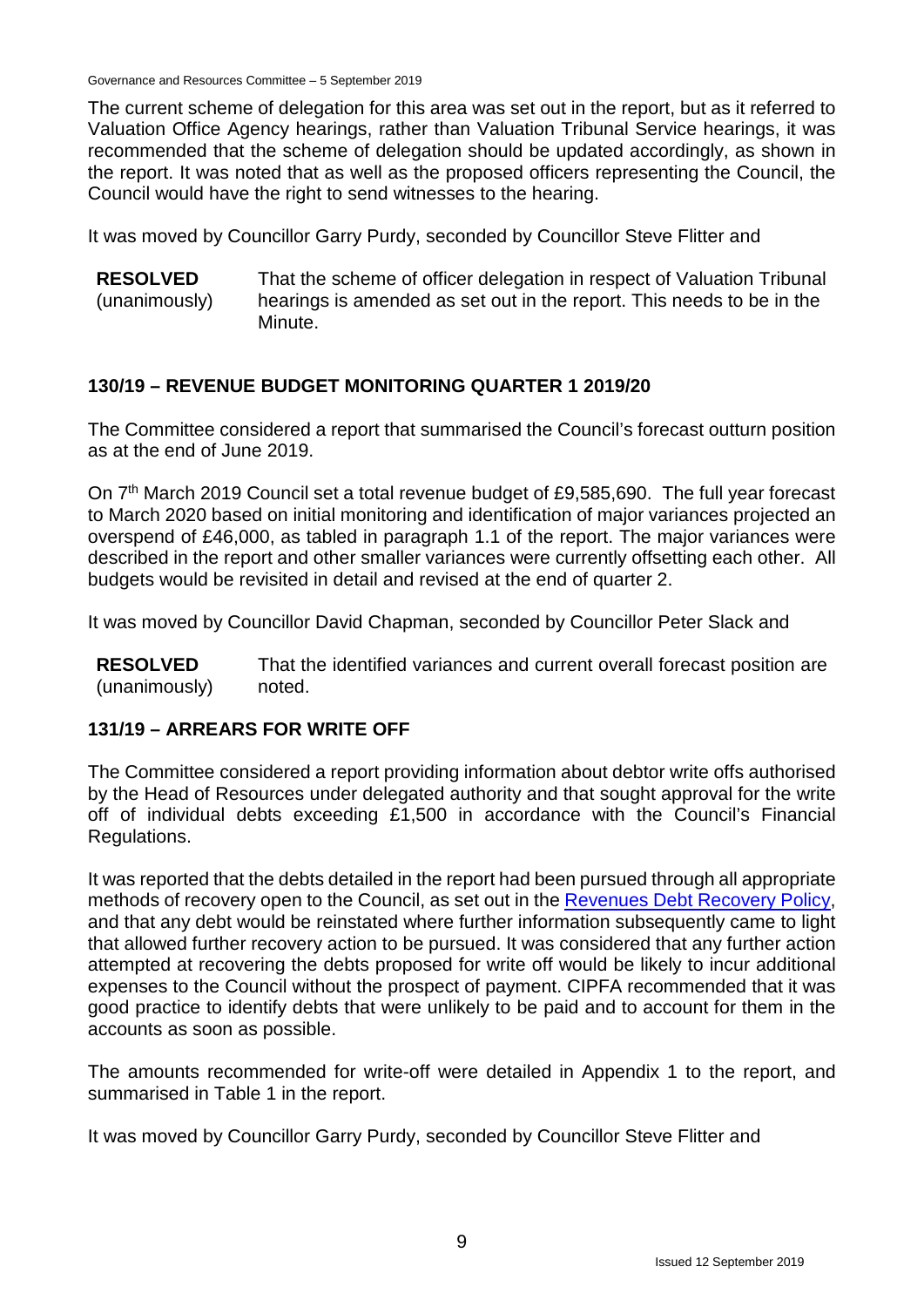**RESOLVED** (unanimously) That the individual amounts exceeding £1,500 listed in Appendix 1 to the report totalling £83,205.58 be written off.

## **132/19 – EXCLUSION OF PUBLIC AND PRESS**

It was moved by Councillor Garry Purdy, seconded by Councillor Susan Hobson and

**RESOLVED** (unanimously) That members of the public be excluded from the meeting for the remaining item of business to avoid disclosure of exempt information, as follows:

> This item contains information which relates to the business affairs of the Council. It is not considered to be in the public interest to release that information to the public.

> The decision needs to be included here. It can be represented as an open item proided it is summarised and does not reveal names.

#### **133/19 – REVIEW OF ICT STRUCTURE**

The Committee was asked to consider approval for a restructure of the Joint ICT Service and the additional revenue spending.

Since 2010 the ICT Service for Derbyshire Dales District Council (DDDC) had been provided by North East Derbyshire District Council (NEDDC) under a partnering arrangement where services were delivered to DDDC, NEDDC and Bolsover DC (BDC).

A review of the joint ICT service structure was undertaken, for reasons set out in the report, as set out in Appendix 1 to the report. A revised structure was recommended that would incur additional costs, as set out in detail in Appendix 1 to the report and summarised in table 1 in the report. The costs that would be met by each partner were set out in table 2 in the report.

The Joint ICT Committee approved the report on  $6<sup>th</sup>$  August. As there were financial implications for each of the three partner authorities, approval must now be obtained from each partner authority, hence the report. After consultation with the Strategic Alliance Head of Service, Partnerships and Transformation, ICT Management team, client manager and Corporate Leadership Team at Derbyshire Dales, HR and Finance at NEDDC and the Joint ICT Committee, and subject to approval by the three partner authorities, formal consultation would be undertaken with employees (of NEDDC) as per their joint organisational review policy.

The Committee extended a vote of thanks to the IT manager concerned for his efforts in consolidating the present IT structure.

It was moved by Councillor Garry Purdy, seconded by Councillor Mike Ratcliffe and